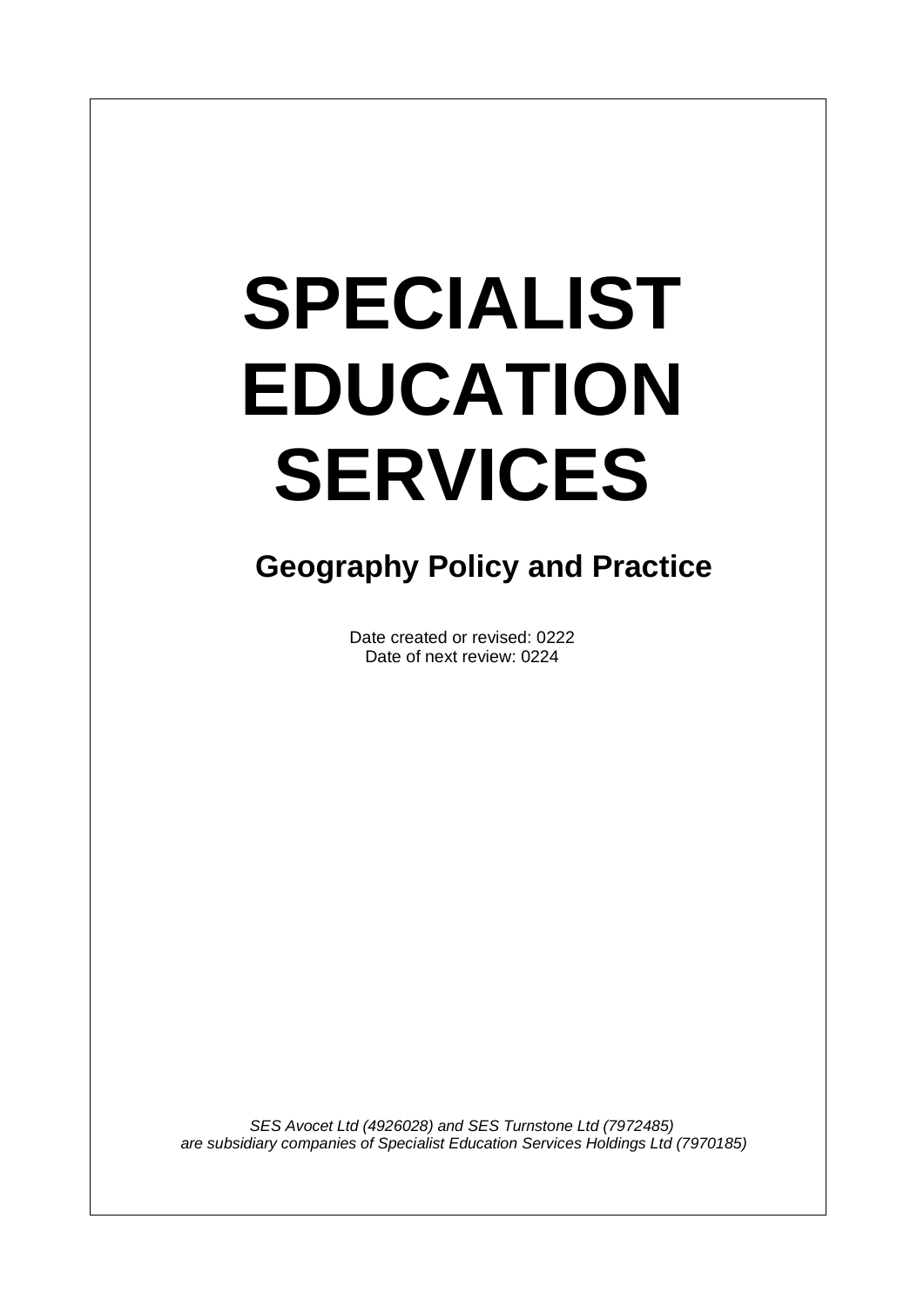# **CONTENTS**

| 1           |                                             | <b>Rationale</b>                                            |                |
|-------------|---------------------------------------------|-------------------------------------------------------------|----------------|
| $\mathbf 2$ | <b>Aims and Objectives</b>                  |                                                             |                |
|             | 2.1                                         | Geography and National Curriculum Aims                      | $\overline{2}$ |
|             | 2.2                                         | Geography and Reading, Writing, Communication, Maths        |                |
|             |                                             | and Computing Skills                                        | 3              |
|             | 2.3                                         | Geography and Personal, Emotional and Social Development    | 4              |
|             | 2.4                                         | Geography and the SEMH (Social Emotional and Mental Health) |                |
|             |                                             | <b>Dimension</b>                                            | 5              |
| 3           | <b>Geography and Key Outcomes</b>           |                                                             |                |
|             | 3.1                                         | Enjoy and Achieve                                           | 5              |
|             | 3.2                                         | Be Healthy                                                  | 6              |
|             | 3.3                                         | <b>Stay Safe</b>                                            | 6              |
|             | 3.4                                         | <b>Achieve Economic Well-being</b>                          | 6              |
|             | 3.5                                         | Make a Positive Contribution                                | $\overline{7}$ |
| 4           | The Implementation of Geography             |                                                             |                |
|             | 4.1                                         | <b>Equal Opportunities</b>                                  | $\overline{7}$ |
|             | 4.2                                         | Geography as a Cross Curricular Subject                     | 8              |
|             | 4.3                                         | Geography and Computing                                     | 9              |
|             | 4.4                                         | <b>Teaching and Learning Styles</b>                         | 10             |
|             | 4.5                                         | <b>Planning for Geography Experiences</b>                   | 11             |
|             | 4.6                                         | <b>Presentation of Work</b>                                 | 12             |
|             | 4.6                                         | Geography as an Accredited Subject                          | 13             |
|             | 4.8                                         | Progression in Geography                                    | 13             |
|             | 4.9                                         | <b>Differentiation</b>                                      | 14             |
|             | 4.10                                        | <b>Assessment and Recording</b>                             | 15             |
| 5           | <b>SMSC and British Values in Geography</b> |                                                             |                |
|             | 5.1                                         | <b>SMSC</b>                                                 | 17             |
|             | 5.2                                         | <b>British Values</b>                                       | 18             |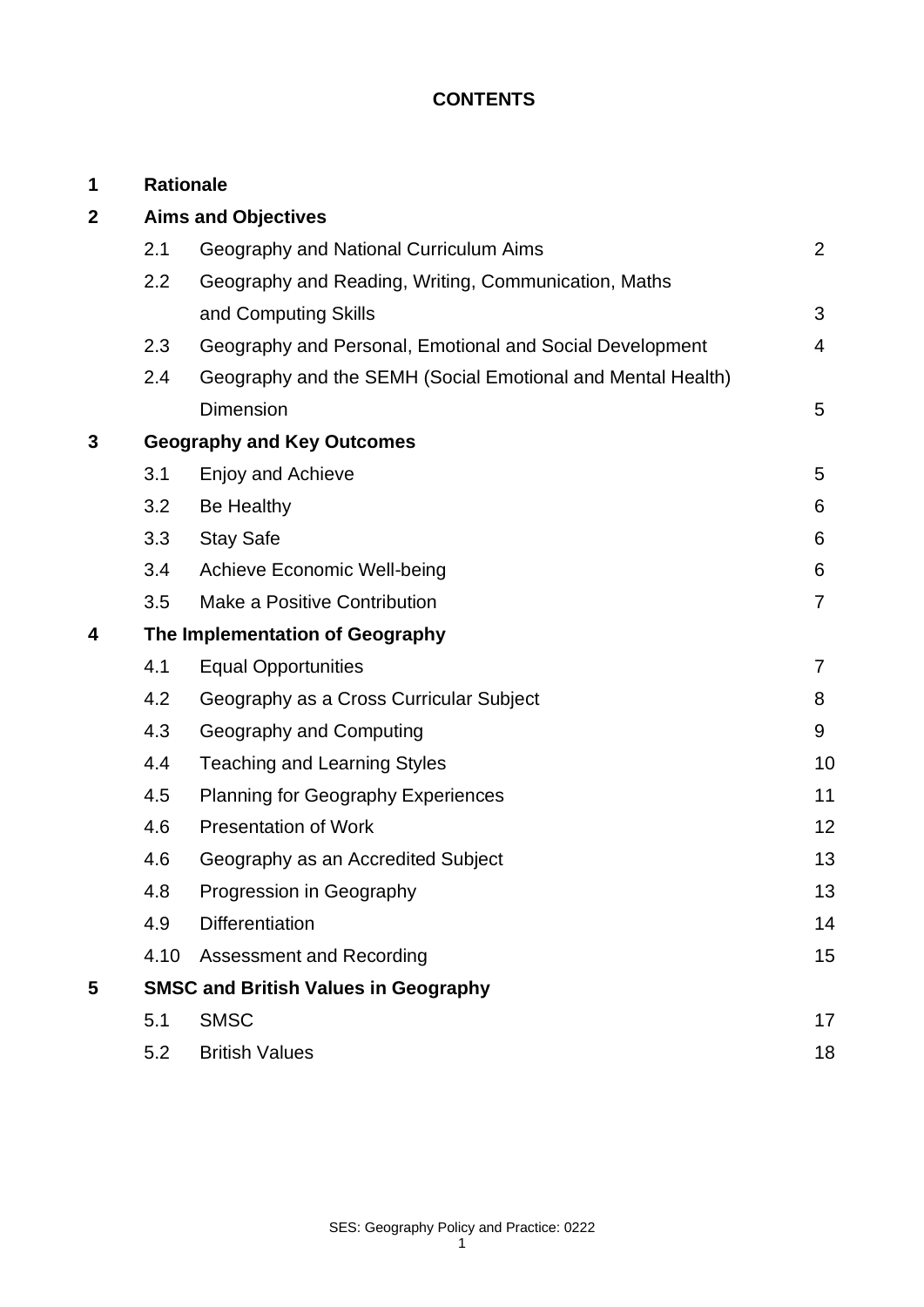# **1 RATIONALE**

This document should be read in conjunction with the Curriculum Intent Statement, which outlines specific issues underpinning the Curriculum approach at SES

The very nature and purpose of the holistic provision at our establishments means that the focus is always on the 'whole child'. This is amplified in the range of documentation, policy and practice that reflects our philosophy of '24hr' learning, coupled with our "no limits' positive psychology.

The intensity of work in this respect, with both the child and where possible, family, is beyond what any child in a mainstream setting, and in many other specialist settings, would experience because of the very purpose and nature of practice at SES.

This document sets out the policy and principles that underpin the whole process of learning across the twenty-four hour learning experience available.

# **2 AIMS AND OBJECTIVES**

The aims and objectives of the SES Geography curriculum are commensurate with the philosophy and foundations for the teaching of Geography described in the National Curriculum.

A high-quality geography education should inspire in students a curiosity and fascination about the world and its people that will remain with them for the rest of their lives. Teaching should equip them with knowledge about diverse places, people, resources and natural and human environments, together with a deep understanding of the Earth's key physical and human processes. As students progress, their growing knowledge about the world should help them to deepen their understanding of the interaction between physical and human processes, and of the formation and use of landscapes and environments. Geographical knowledge, understanding and skills provide the frameworks and approaches that explain how the Earth's features at different scales are shaped, interconnected and change over time.

# 2.1 GEOGRAPHY AND NATIONAL CURRICULUM AIMS

The national curriculum for geography aims to ensure that all students:

- develop contextual knowledge of the location of globally significant places both terrestrial and marine – including their defining physical and human characteristics and how these provide a geographical context for understanding the actions of processes
- understand the processes that give rise to key physical and human geographical features of the world, how these are interdependent and how they bring about spatial variation and change over time
- are competent in the geographical skills needed to:
	- a. collect, analyse and communicate with a range of data gathered through experiences of fieldwork that deepen their understanding of geographical processes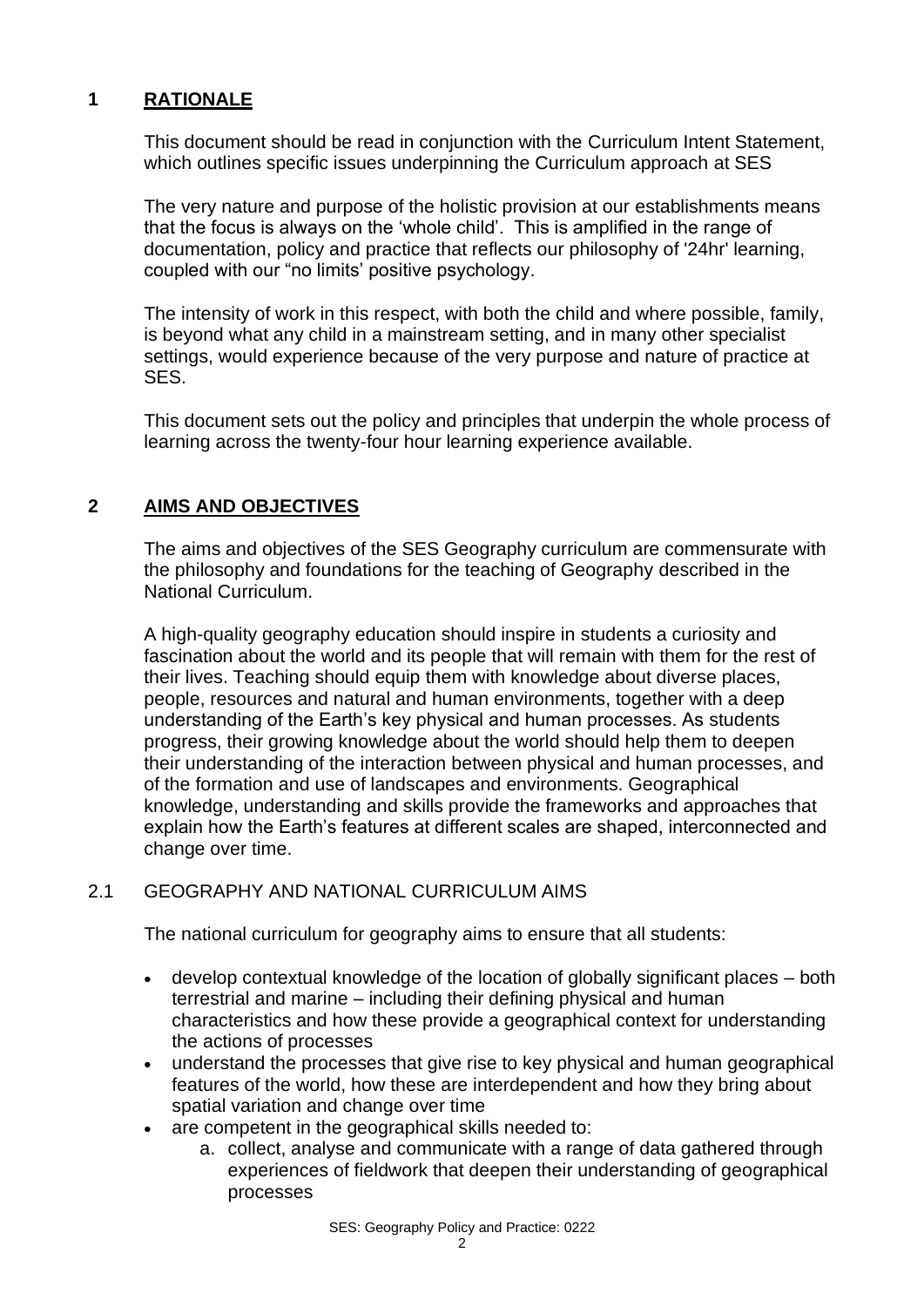- b. interpret a range of sources of geographical information, including maps, diagrams, globes, aerial photographs and Geographical Information Systems (GIS)
- c. communicate geographical information in a variety of ways, including through maps, numerical and quantitative skills and writing at length.

# Pupils should be taught:

# Locational knowledge

• extend their locational knowledge and deepen their spatial awareness of the world's countries using maps of the world to focus on Africa, Russia, Asia (including China and India), and the Middle East, focusing on their environmental regions, including polar and hot deserts, key physical and human characteristics, countries and major cities

# Place Knowledge

• understand geographical similarities, differences and links between places through the study of human and physical geography of a region within Africa, and of a region within Asia

# Human and physical geography

- understand how human and physical processes interact to influence, and change landscapes, environments and the climate; and how human activity relies on effective functioning of natural systems.
- understand, through the use of detailed place-based exemplars at a variety of scales, the key processes in:
- physical geography relating to: geological timescales and plate tectonics; rocks, weathering and soils; weather and climate, including the change in climate from the Ice Age to the present; and glaciation, hydrology and coasts.
- human geography relating to: population and urbanisation; international development; economic activity in the primary, secondary, tertiary and quaternary sectors; and the use of natural resources.

# Geographical skills and fieldwork

- build on their knowledge of globes, maps and atlases and apply and develop this knowledge routinely in the classroom and in the field
- interpret Ordnance Survey maps in the classroom and the field, including using grid references and scale, topographical and other thematic mapping, and aerial and satellite photographs
- use Geographical Information Systems (GIS) to view, analyse and interpret places and data
- use fieldwork in contrasting locations to collect, analyse and draw conclusions from geographical data, using multiple sources of increasingly complex information.
- 2.2 GEOGRAPHY AND READING, WRITING, COMMUNICATION, MATHS AND COMPUTING SKILLS (RWCM+C)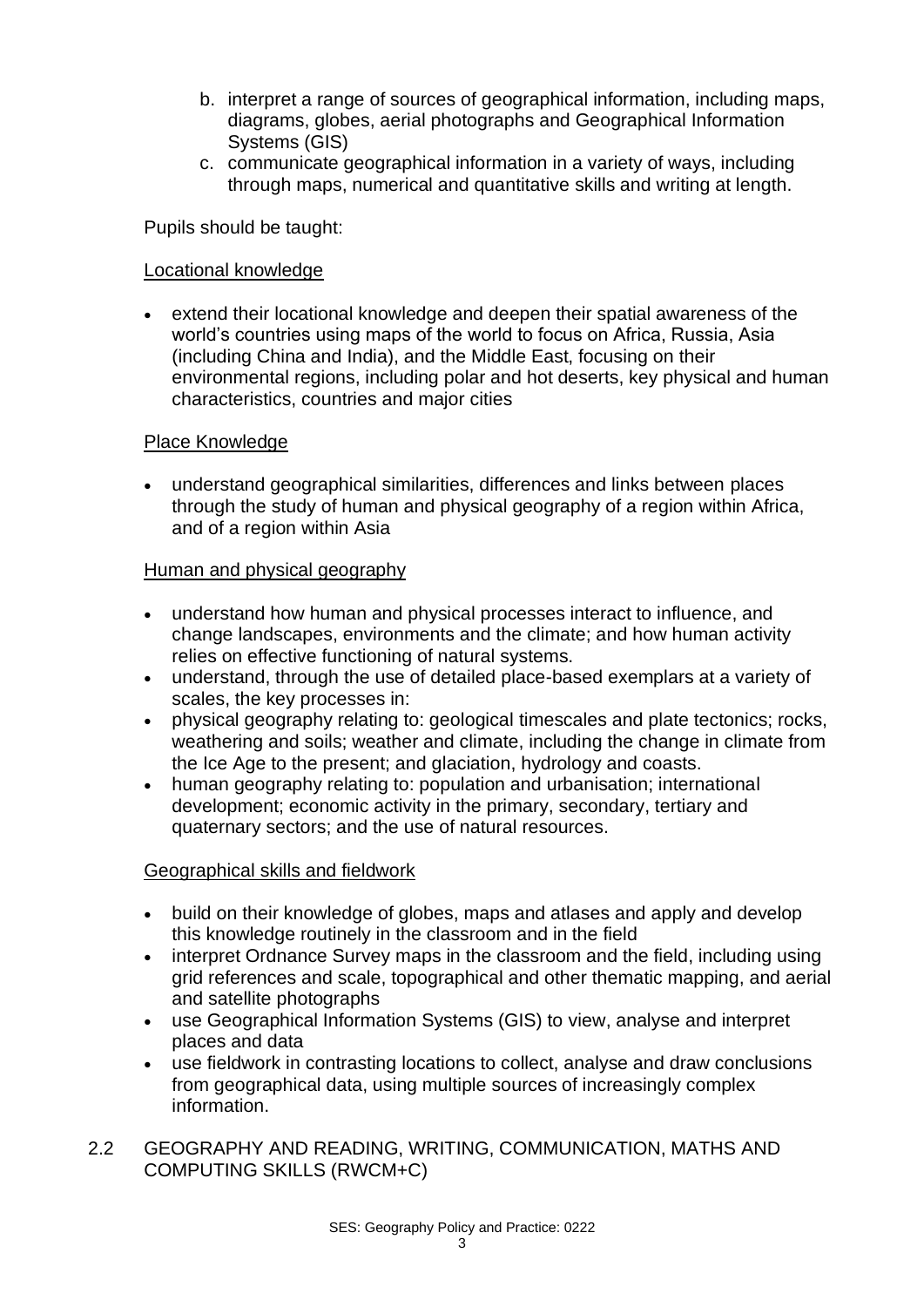RWCM+C skills are core elements of English, Mathematics and Computing that provide individuals with the skills and abilities they need to operate confidently, effectively and independently in life, their communities and work. Individuals possessing these skills are able to progress in education, training and employment and make a positive contribution to the communities in which they live and work.

Development of RWCM+C skills is embedded within personalised programmes of study in Geography. RWCM+C skills within the curriculum are not limited to this subject. The curriculum offers opportunities for RWCM+C skills development in Geography, which encourages working beyond the Learning Centre and making links to a wide range of learning opportunities. To be effective, RWCM+C skills teaching must be relevant and allow learners to engage with real situations in the real world.

Learners need opportunities to:

- apply their skills in plausible contexts or use their skills for real purposes
- engage with the world beyond the Learning Centre
- integrate learning by linking knowledge within and between the RWCM+C areas
- spend time planning and developing their work
- make choices and decisions, think creatively and act independently
- experience success in real situations as a result of using their skills effectively

SES aspires to develop learners confidence in RWCM+C skills through Geography by providing opportunities to:

- read and understand information and instructions, then use this understanding to act appropriately.
- Interpret given information in line with specific learning intention.
- Record evidence of learning in written form of varying formats at appropriate timescales, taking into account individual needs of learners.
- use key terminology to explore and develop knowledge and understanding..
- use verbal communication to effectively develop knowledge and understanding
- to acknowledge listening as integral to developing knowledge and understanding
- to seek opportunities to develop mathematically skills in the areas of using and applying, number, shape, space and measure and handling data.
- to integrate opportunities for a contextualised use of computing applications.

# 2.3 GEOGRAPHY AND PERSONAL, EMOTIONAL AND SOCIAL DEVELOPMENT (PSD)

Effective planning for PESD in Geography must ensure that relevant elements are embedded into; individual learning episodes, sequences of work, teaching approaches and learning outcomes. When this is done well, it will build individual confidence and enrich the experiences of learners and support their progress in Geography while increasing coherence across the curriculum.

At SES mastery of PESD skills is integral to all aspects of Learning Opportunities through a holistic and cross-curricular approach. We seek to ensure pupils demonstrate that they can develop and then apply their PESD skills in an extensive range of subject based and real life contexts. In Geography we promote the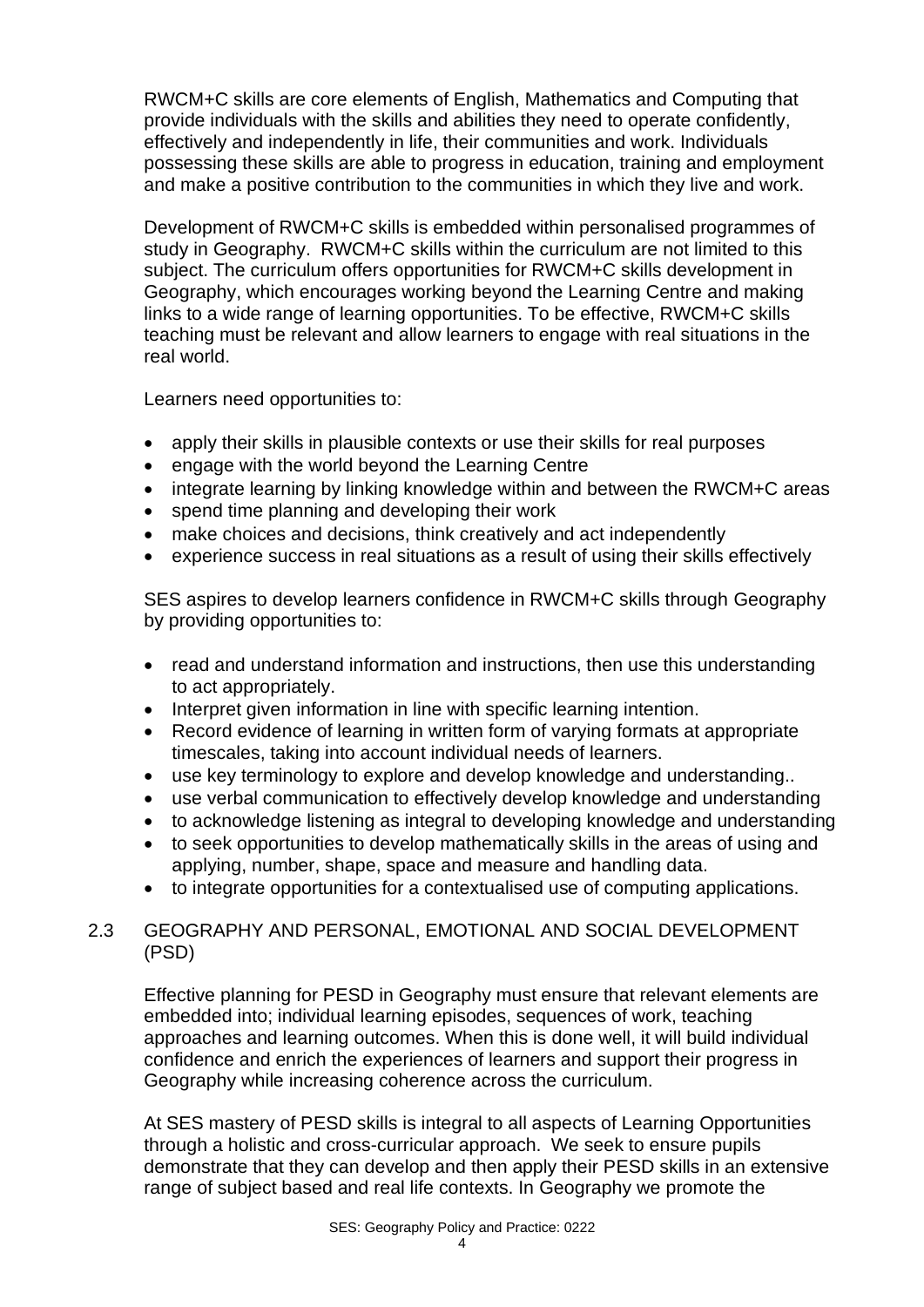consolidation of core PESD skills by structuring learning opportunities to promote development in this area. Progress in PESD is reflected in personalised PESD files and Learning Centre Education Plans.

#### 2.4 GEOGRAPHY AND THE SEMH (SOCIAL, EMOTIONAL AND MENTAL HEALTH) DIMENSION

Many of the students coming to our establishments may well have had difficult experiences with Geography, either in the way it has been taught or in the way they have received the teaching. Their low self esteem and poor self image as learners, coupled with their learned avoidance behaviours often used for self protection against the risk of failure, mean that they may never have experienced the excitement and satisfaction of success in Geography.

Our aim is to provide experiences that will improve the child's self esteem allowing him to develop confidence and at the same time enjoy success in areas of endeavour specific to the subject.

Geography can and should:

- stimulate students' interest in their surroundings and in the variety of human and physical conditions on the earth's surface;
- foster students' sense of wonder at the beauty of the world around them;
- help students to develop an informed concern about the quality of the environment and the future of the human habitat and thereby enhance students' sense of responsibility for the care of the earth and its people.

This can be an extremely useful process for youngsters with SEMH insofar as it takes them out of their immediate and personal concerns and helps them reflect on that wider sense of self and place in the world, coupled with an understanding of the diverse and sometimes difficult lives others lead.

*"You can travel the seas, poles, and deserts and see nothing. To really understand the world you need to get under the skin of the people and places. In other words, learn about geography. I can't imagine a subject more relevant in schools. We'd all be lost without it."*

Michael Palin

# **3 GEOGRAPHY AND KEY OUTCOMES**

These key outcomes are a useful vehicle to conceptualise a holistic approach to children's needs

# 3.1 ENJOY AND ACHIEVE

For many pupils geography is fun. They enjoy studying diverse environments, places, cultures and peoples. Pupils are motivated by the opportunities available through fieldwork and ICT to investigate, both critically and creatively, real places and people. Pupils value examining issues that are relevant to their lives and to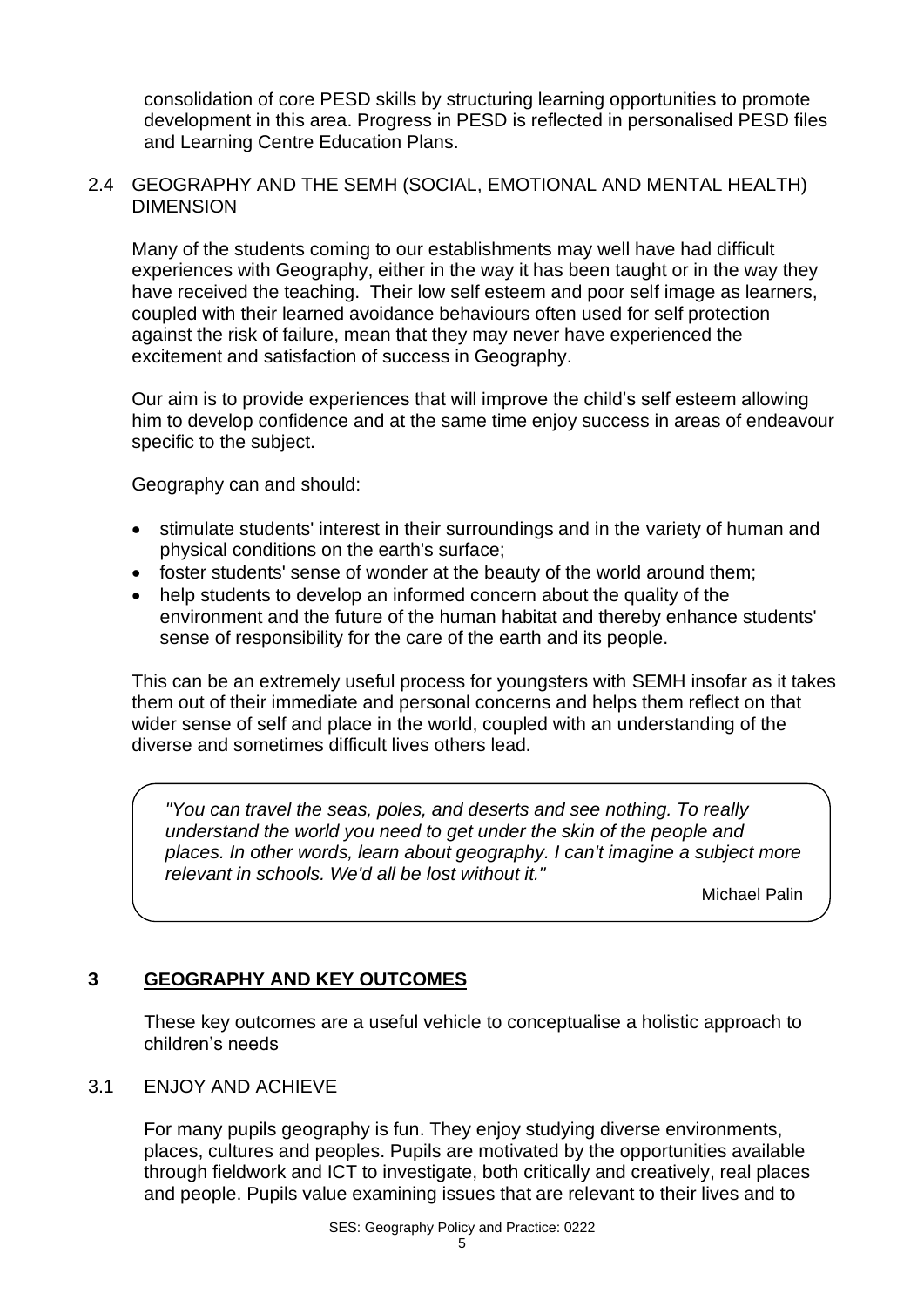current world events. Pupils also enjoy being challenged in geography to think about new and different places beyond their current experience. Developing an awareness of these places heightens pupils' sense of curiosity about the Earth. They enjoy being given opportunities to respond responsibly to issues, based on knowledge and understanding.

The contribution that geography makes to pupils' enjoyment derives largely from the opportunities to explore their identity and place in an interconnected world, actively engage with different environments, have their assumptions challenged and challenge the assumptions of others. Geography also evokes in pupils a sense of awe and wonder about a wide range of diverse environments at different scales.

Pupils value the ways in which geography helps them achieve across the curriculum and in the world beyond by developing their abilities to communicate clearly and effectively, to solve problems and to work in teams. Geography's special emphasis on spatial thinking and graphicacy often enables pupils to 'see' the world differently.

# 3.2 BE HEALTHY

Out-of-classroom learning provides important opportunities to develop pupils' understanding of healthy lifestyles, as does investigation of themes such as leisure. Geography also enables pupils to compare their own lifestyles with those of people in other parts of the world, in particular people in less economically-developed countries.

# 3.3 STAY SAFE

Pupils learn to stay safe, not only through understanding risk and developing safe working practices while conducting fieldwork, but also through exploring ideas and real world issues, such as hazards and health risks in areas where people are not safe. Geography gives pupils the confidence to question information and opinions and not take things at face value. The subject provides pupils with the skills to examine the validity of what they read or are told, and to challenge it on grounds of evidence or reasoned analysis. Exploring and discussing a variety of sources and issues in geography provides opportunities for pupils to examine situations and dilemmas, helping pupils understand how to make safe choices.

# 3.4 ACHIEVE ECONOMIC WELL-BEING

Geography plays a central role in contributing to young people's long-term economic wellbeing by developing the spatial and communication skills essential for many jobs. In geography pupils learn to think spatially through using maps, visual images and new technologies, including GIS, to obtain, present and analyse information.

Geography encourages pupils to be adaptable and to suggest informed and creative solutions to real world issues. Geography also encourages pupils to appreciate the need for sustainable economic developments. Pupils are able to plan, to share their views, and to work effectively in groups. These transferable skills help equip pupils for lifelong learning. The ability to think critically and draw on a range of evidence is one of the key attributes that leads to geographers being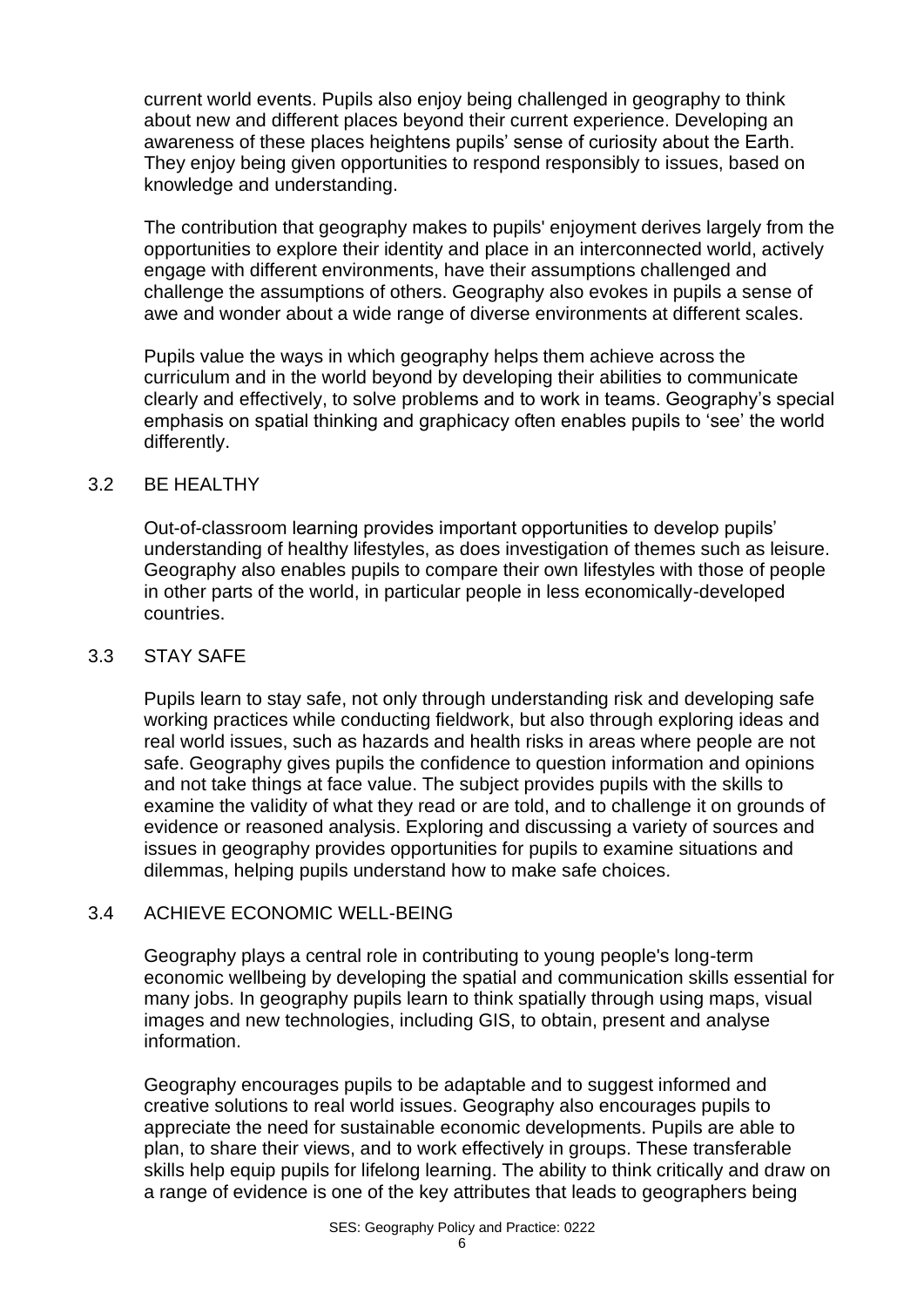employed in a range of sectors.

# 3.5 MAKE A POSITIVE CONTRIBUTION

Geography inspires pupils to think about their own place in the world, their values, and their responsibilities to other people and the environment. Pupils begin to think about their roles as world citizens. They consider how to develop their understanding of sustainable development, and how this can inform their actions and choices.

Geography takes a wide and long view of the impacts of human activities. Pupils examine the social, environmental and economic impacts of what we do, individually and collectively. They realise that taking responsible action on local and global issues makes a positive contribution to society.

# **4 THE IMPLEMENTATION OF GEOGRAPHY**

SES recognises, but is not limited to, the common framework provided by the structuring of Geography within the National Curriculum.

4.1 EQUAL OPPORTUNITIES

SES is committed to ensuring that all students are treated with equality of regard.

This will involve:

- Providing equality of opportunity in the Geography curriculum in an attempt to maximise the potential of each individual pupil.
- Treating as of equal value the different needs, interests and abilities of individual students.
- Through their experiences within history pupils should have respect for others and the idea that all should be treated as equals.

In pursuing this policy with regard to individual students, there are four categories of difference between groups of students, in which it is generally acknowledged that 'treatment as equals' may be problematic and for which it is therefore important to have specific policies. These are:

- Racial/Cultural differences
- Social-class differences
- Ability differences
- Gender differences

# 4.1.1 Racial/Cultural Differences

It is vital that staff avoid any racial bias or stereotyping with respect to the particular individuals who are from ethnic-minority backgrounds and that they are alert to and willing to challenge any such discrimination or stereotyping by students.

4.1.2 Gender Differences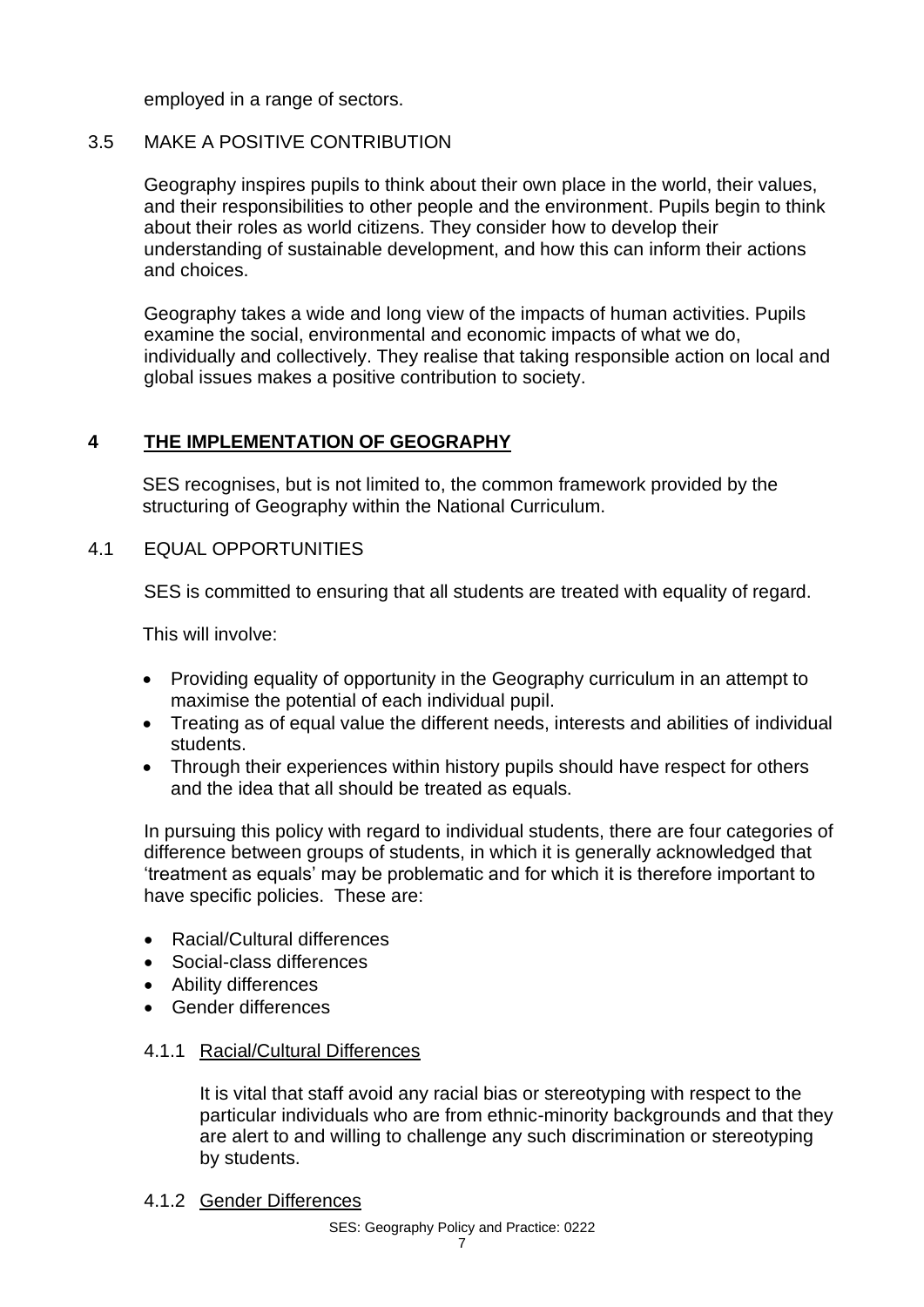Equal opportunities in terms of participation are carefully considered, however, issues of prejudiced attitudes and stereotyping towards the opposite sex can be in existence and can potentially be magnified in our environments, especially given the contextual background and past experiences of our young people.

Staff should therefore be aware of this and should be willing to challenge any such discrimination or stereotyping by students. Furthermore such risks can be mitigated through planned teaching strategies.

# 4.1.3 Social Class Differences

Staff should be aware of making assumptions about student's levels of knowledge and opportunities for acquisition of knowledge whatever their background.

# 4.1.4 Ability Differences

SES establishments are resourced such that students receive a highly individualised curriculum based on their Portfolio of Achievement and Needs. Implicit in this is a response to differing levels of ability.

It is also important that protected characteristics as defined in the SES Equality and Diversity Policy are considered when planning and implementing teaching practice to ensure equal opportunities. This policy should therefore be read in conjunction with the SES Equality and Diversity Policy and Practice document and the DfE guidance around our equality duty.

# 4.2 GEOGRAPHY AS A CROSS CURRICULAR SUBJECT

It is important to stress the inter-relationship of geography with many other areas of the curriculum and with aspects of learning, communication and social functioning beyond the Learning Centre day. At each establishment every aspect of its operation is viewed as a potential vehicle for building upon children's knowledge, understanding and skills. All staff need to be skilled at finding unobtrusive ways of supporting cross-curricular links through taking advantage of the total living experience without this intruding on the naturalness of domestic living.

As well as being a worthwhile educational experience in its own right, geography provides an excellent vehicle to enrich the wider curriculum by giving children a real context for their learning. Geography is well placed to make a significant contribution to the curriculum priorities of literacy, numeracy, ICT and citizenship.

The distinctive characteristics of geography allow it to contribute to the wider curriculum by providing children with opportunities to:

- develop and extend their investigative and problem-solving skills, including skills in number and ICT, inside and outside the classroom
- participate in a range of independent and collaborative learning experiences that extend their personal, social and study skills
- gain experiences that help them make connections between themselves, their communities and the wider world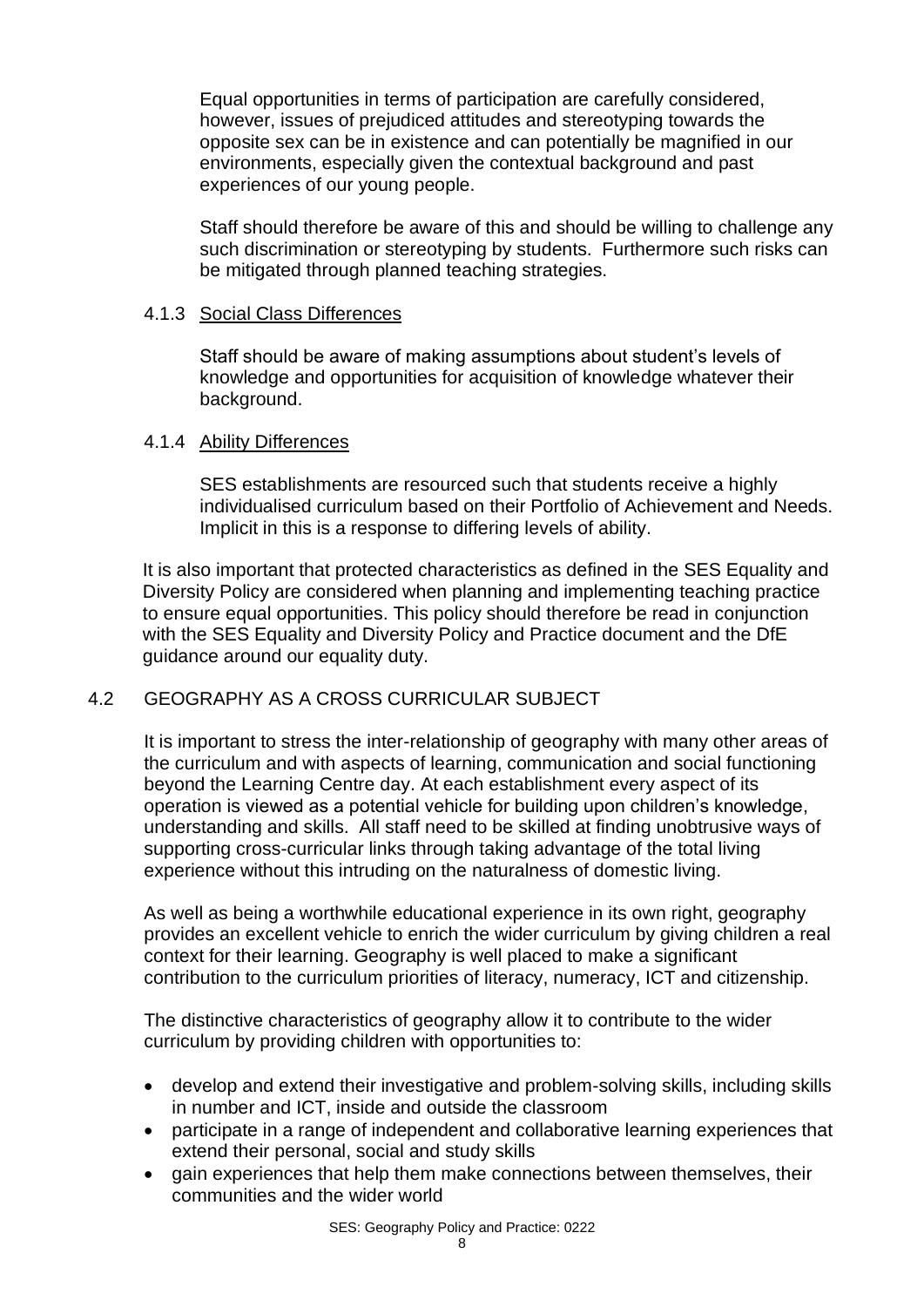- develop awareness and understanding of a range of peoples and cultures, and a respect for many different attitudes, views and beliefs
- recognise the need for a just and equitable society, and their own role in making this possible
- explore issues of environmental change and sustainable development, and develop the skills and attitudes necessary for active involvement as citizens.

Cross curriculum dimensions provide important unifying areas of learning that help young people make sense of the world and give education relevance and authenticity. They reflect the major ideas and challenges that face individuals and society.

Dimensions can add a richness and relevance to the curriculum experience of young people. They can provide a focus for work within and between subjects and across the curriculum as a whole, including the routines, events and ethos of the school.

Cross-curriculum dimensions include:

- identity and cultural diversity
- healthy lifestyles
- community participation
- enterprise
- global dimension and sustainable development
- technology and the media
- creativity and critical thinking

# 4.3 GEOGRAPHY AND COMPUTING

Computing is incorporated as an integral element into all aspects of the curriculum. (See Computing Policy and Practice document). Computing plays a fundamental role in enriching and enabling curriculum delivery.

Computing helps students learning in geography by providing quick and effective access to large quantities and a variety of types of information. It can help them to investigate, organise, edit and present information in many different ways. The use of Geographical Information Systems (GIS) is integral to Geography and ensures the use of computing is fundamental to delivering Geography.

Using Computing skills can help students to:

- access, select and interpret information
- recognise patterns, relationships and behaviours
- model, predict and hypothesise
- test reliability and accuracy
- review and modify their work to improve the quality
- communicate with others and present information
- evaluate their work
- improve efficiency
- be creative and take risks
- gain confidence and independence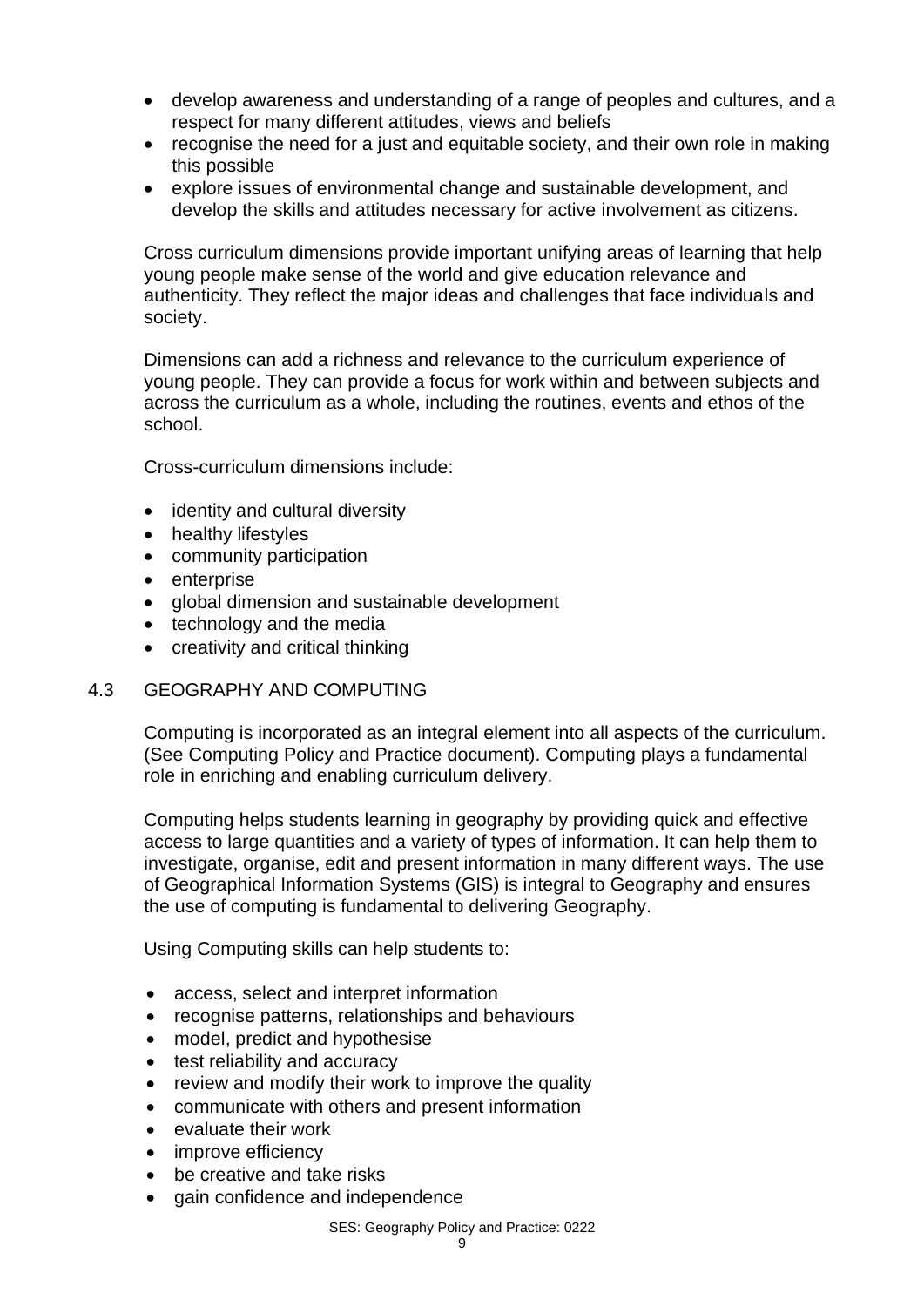In geography, Computing can help students:

- enhance their skills of geographical enquiry
- extend their graphical and mapping skills, and their skills in statistical and spatial analysis
- provide a range of information to enhance geographical knowledge and provide raw material for investigation
- provide access to images of people, places and environments and how environments change
- support the understanding of geographical patterns and processes and environmental and spatial relationships
- enable them to simulate or model abstract or complex geographical systems or processes
- enable them to communicate and exchange information with other students and adults in their own school and in similar/contrasting regions
- contribute to students' awareness of the impact of Computing on the full range of human activities and the changing patterns of economic activities

# 4.4 TEACHING AND LEARNING STYLES

Key elements of teaching methods in Geography are:

- Knowledge imparted by the teacher,
- Fieldwork
- Creative activities related to elements of the topic
- Question and answer
- Individual and group enquiries
- Use of a range of media presentation
- Use of Computing (including Geographical Information Systems)
- Use of a variety of printed and textual material
- Role play and drama
- Discussion and debate
- Story telling

Approaches to learning will to a greater or lesser extent involve an enquiry method:

- Asking questions and possibly forming hypotheses
- Planning investigations
- Finding, collecting and recording information
- Analysing and interpreting information
- Drawing conclusions
- Evaluating and organising information

Activities that enhance student skills and experience are:

- Discussion and debate with others
- Writing including narrative, analysis, explanation and description
- Communication/presentation of findings in a variety of ways to the group or a wider audience
- Tasks which develop knowledge, skills and understanding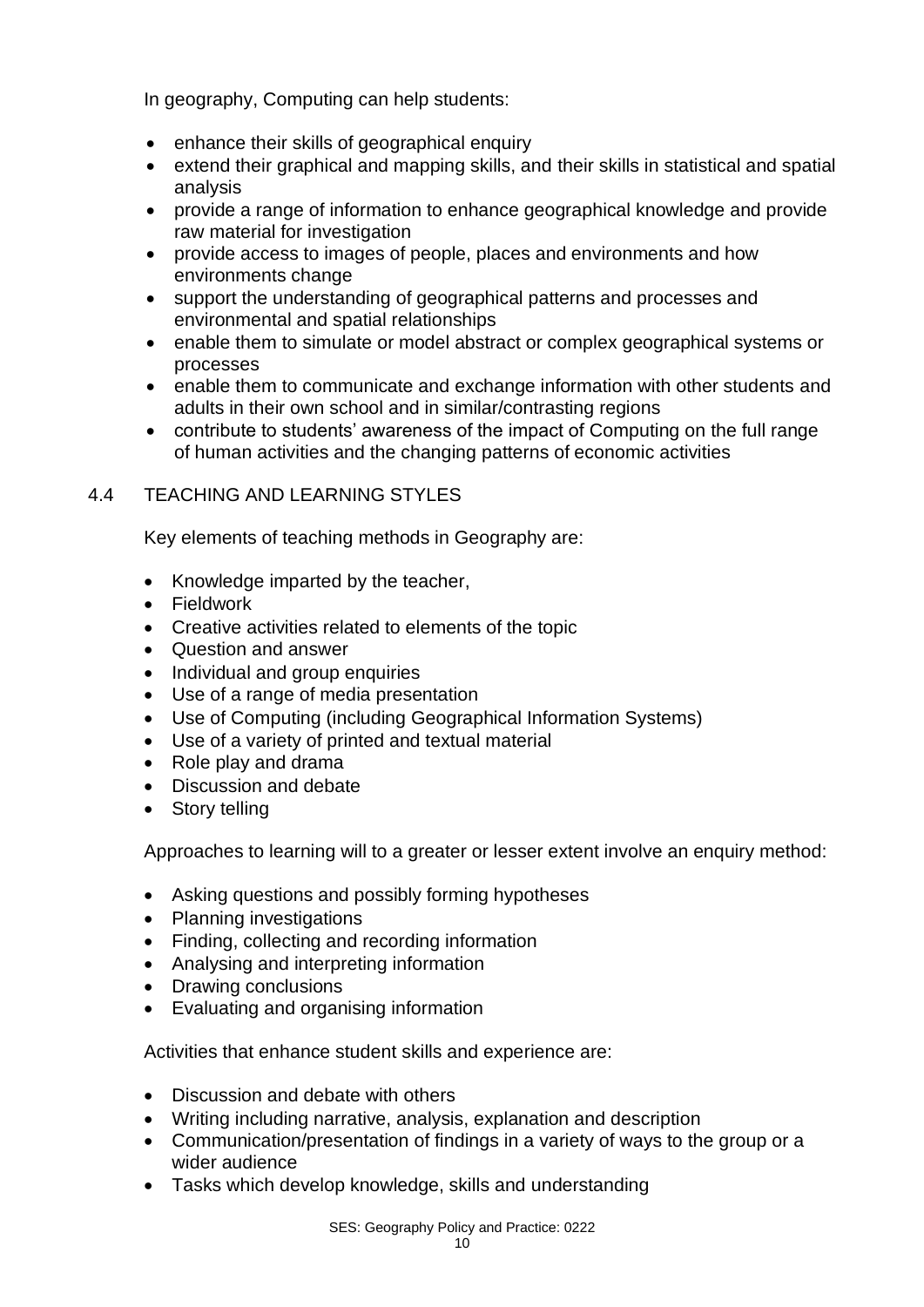- Activities should be balanced between activities which are short in duration and those which have scope for development over an extended period
- Activities should, where appropriate, use student's own interests or questions
- Activities should, where appropriate, involve both independent and co-operative work
- Activities should encourage students to become more confident in the use of a range of media and equipment
- Activities should encourage students to become confident in the use of a range of materials available through Computing (including Geographical Information Systems)

# 4.5 PLANNING FOR GEOGRAPHY EXPERIENCES

The planning of Geography is guided by, but not limited to, the National Curriculum Framework for Geography.

Planning for Geography will take a variety of forms for which personalised learning episodes and units of work will include:

- Individual work
- Group Work
- Classroom based learning
- Extended learning in the wider community

Geography offers opportunities for students to:

- investigate a wide range of people, places and environments at different scales around the world;
- study geographical patterns and processes and how political, economic, social and environmental factors affect contemporary geographical issues;
- investigate how places and environments are interdependent:
- carry out geographical enquiry, including identifying geographical questions and developing their own opinions;
- carry out geographical investigations inside and outside the classroom;
- use a range of investigative and problem-solving skills and resources, including different types of maps and atlases, satellite images, aerial photographs, texts and ICT.

In geography, students acquire and apply knowledge and understanding of four aspects of geography:

- the ability to undertake geographical enquiry and use geographical skills;
- knowledge and understanding of places;
- knowledge and understanding of geographical patterns and processes;
- knowledge and understanding of environmental change and sustainable development.

4.5.1 Learning Outside the Classroom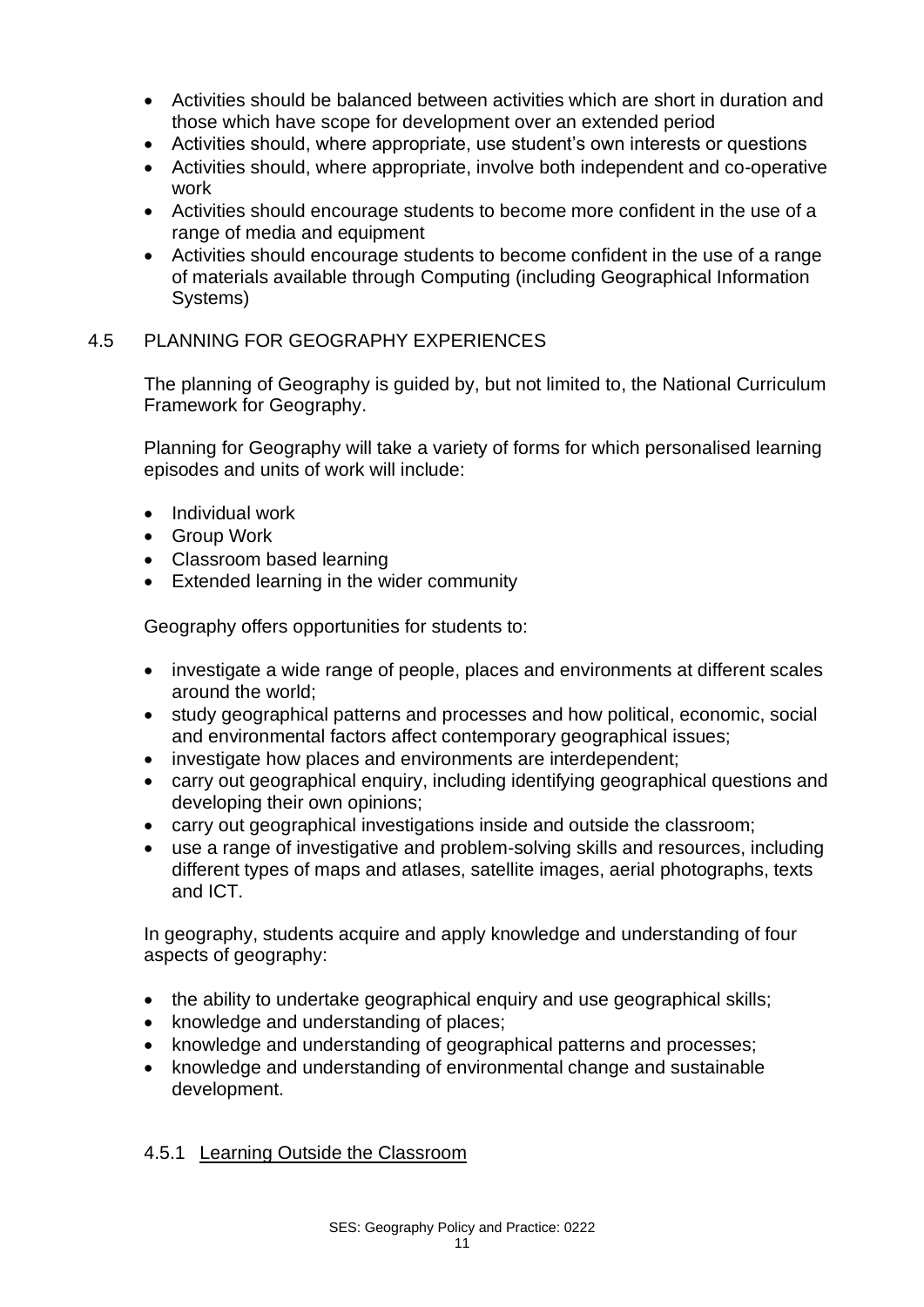SES supports and endorses the Learning Outside the Classroom initiative as its principles and philosophy match the SES Vision Statement. We believe that every young person should experience the world beyond the classroom as an essential part of learning and personal development, whatever their age, ability or circumstances.

The use of places other than the classroom for teaching and learning often provide the most memorable learning experiences and help us to make sense of the world around us by making links between feelings and learning. They stay with us into adulthood and affect our behaviour, lifestyle and work. They influence our values and the decisions we make. They allow us to transfer learning experienced outside to the classroom and vice versa.

Students can benefit from well-organised visits, community activities and getting involved in wider learning projects (such as helping to organise information, reviewing policies and providing peer support). As students progress, work placements and visits help shape their decisions about future opportunities.

All children and young people have the opportunity to participate in both focused field trips and extended residential weeks, throughout a range of local and national locations. In addition to the social and personal benefits, these offer real life geographical knowledge and experience which can be developed in context.

# 4.5.2 Units of Work/Episodes of Learning

- A unit of work will relate to the National Curriculum Programmes of Study, as well as, where applicable, to the requirements of any examination syllabus chosen in KS4
- A unit of work is intrinsically flexible; it is useful to use a variety of approaches and teaching strategies covering the same core unit to develop a variety of skills.
- A unit of work may be based on specific grammatical skills used as introduction, consolidation or revision.
- A unit of work may rely on a variety of media; audio, DVD, ICT/Computing, or literature. It should also consider fieldwork where appropriate.
- A unit of work may be designed to be revisited as many times as is judged necessary across all year groups and key stages.
- A unit of work may take a whole group approach to areas such as key topics and fieldwork as well as informing aspects of some Individual Programmes which may be based on interest or future aspiration
- Units of work are designed primarily to be enjoyable, to offer the chance of success, to enrich and enthuse the experience of each individual and to offer the opportunity of development across the experience of Geography.
- Units of work may be based on a bespoke personalised interest or passion to re-engage the student in the learning process.

# 4.6 PRESENTATION OF WORK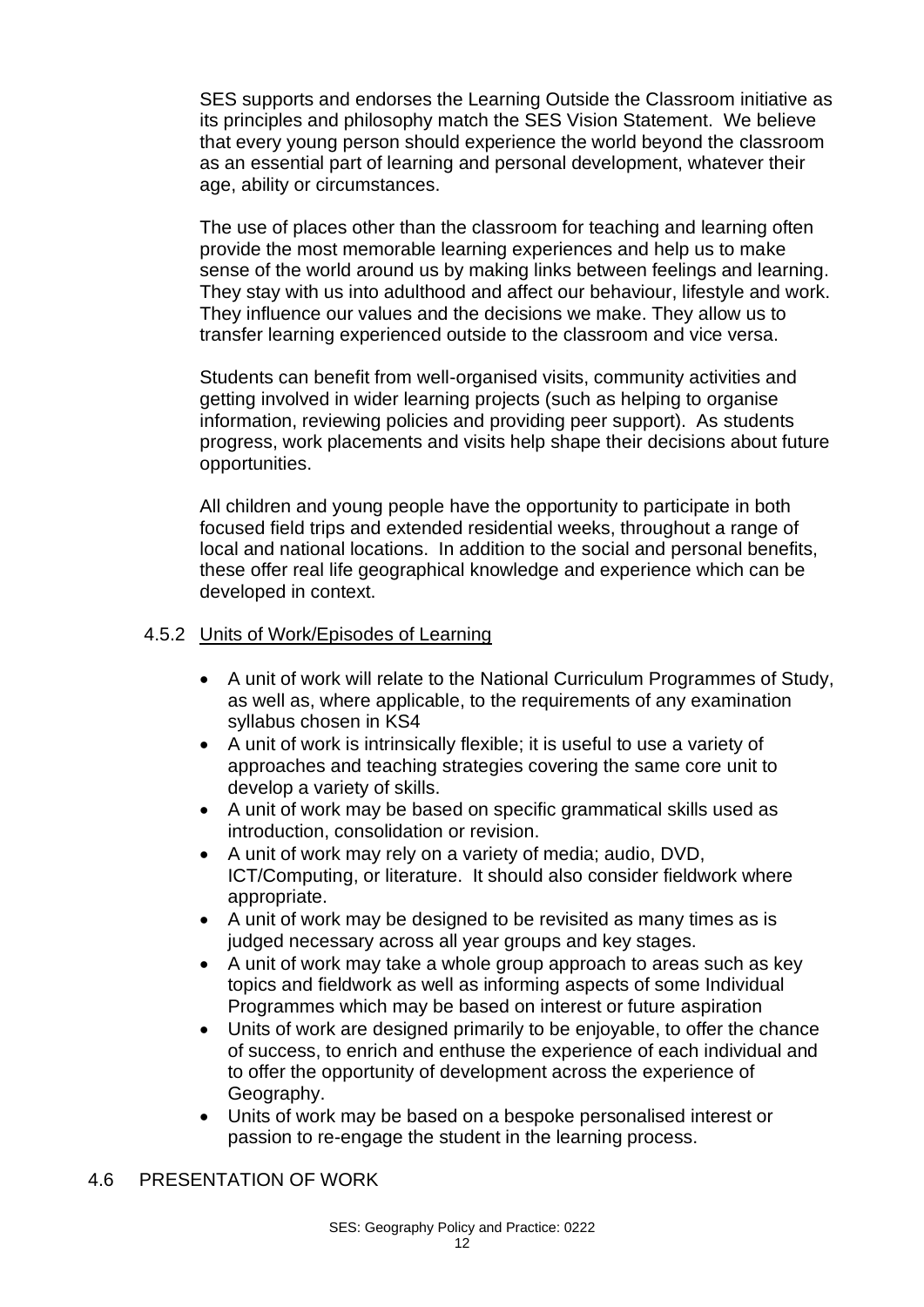At SES we believe presentation of work is vital aspect of creating a positive and stimulating environment and in enhancing student motivation and self-esteem. Presentation of work can take a wide variety of forms ranging from:

- Written format
- Recording (oral and photographic)
- Displays
- Through use of computing and digital media
- Through witness statements created pupils and adults

Adults at SES, are expected to make a professional judgement with regards to each individual pupil's aptitude and ability in terms of facilitating presentation of work. We seek to continually implement our 'No Limits' thinking in the way we facilitate presentation of work ensuring feedback is given to support young people's continual progress in this area.

# 4.7 GEOGRAPHY AS AN ACCREDITED SUBJECT

Accreditation in Geography is available for individual pupils through either GCSE or Entry Level, depending on ability and interest. Due to our personalised approach to learning, chronological age is not seen as a barrier to accreditation opportunities.

# 4.8 PROGRESSION IN GEOGRAPHY

Progression includes:

- a steady acquisition of new skills, knowledge and understanding
- moving from familiar to unfamiliar contexts or places
- meeting needs which demand more complex or difficult solutions
- students' awareness of their growing capabilities in Geography be it knowledge or skills
- consolidation of skills in a range of contexts

Students should develop and consolidate the following:

- a gradual extension of content, increasing complexity, greater awareness and understanding
- a progression from the use of more generalised geographical knowledge to the application of abstract ideas
- opportunities to apply skills, knowledge and understanding in a range of relevant contexts.
- an appreciation of artefacts/texts and sources which are familiar and unfamiliar and which increase in complexity as abilities develop.
- use of information technology in open and closed research work.

# 4.8.1 Continuity

In order to build on the experiences of every child at our establishments there is continuity in the framework of the Geography NC programme of study, with students expected to know, apply and understand the matters, skills and processes specified for each key stage. The latest National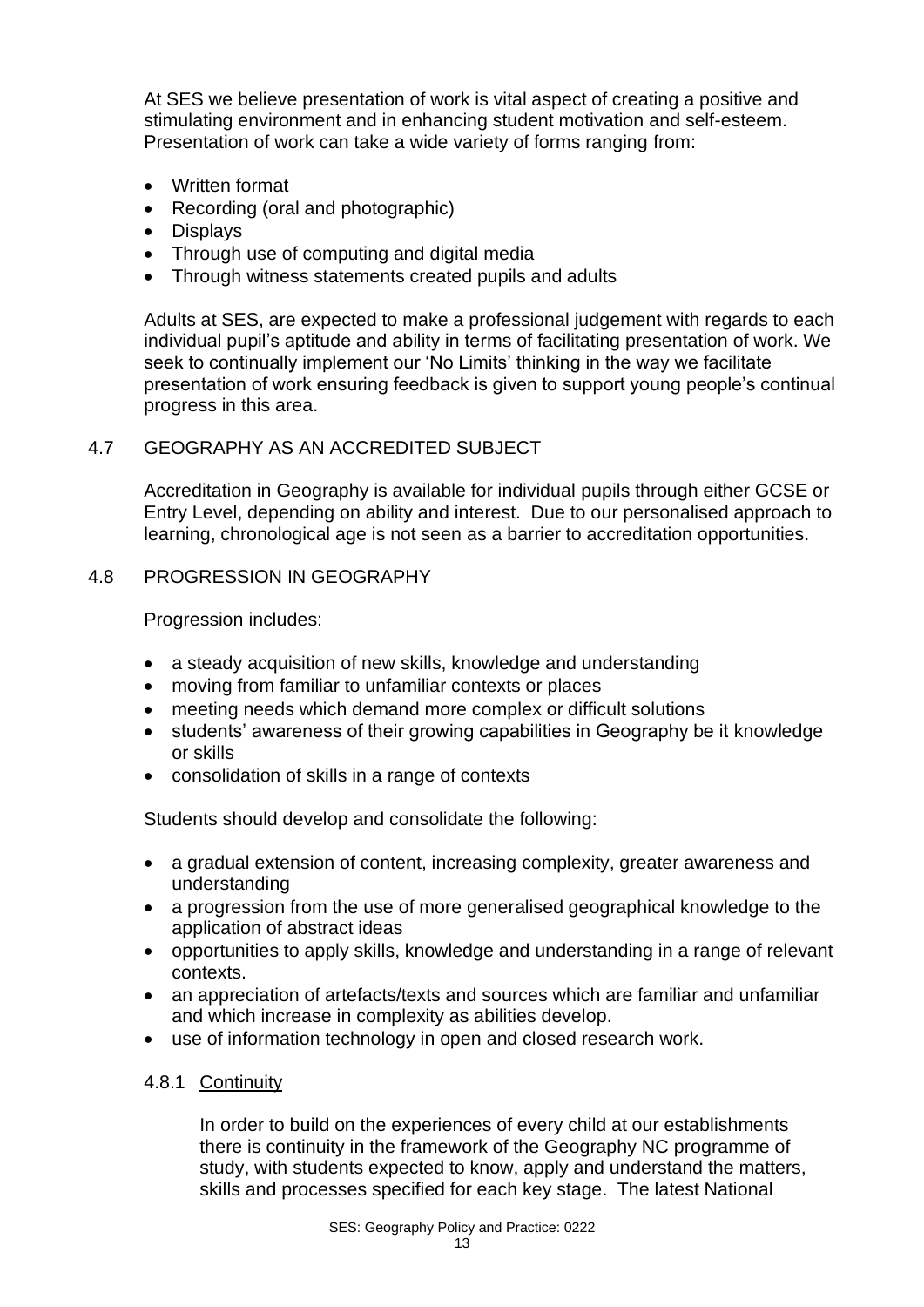Curriculum has significantly reduced the prescribed content, and due to the personalisation of learning at SES, progress and outcomes are not determined by academic year of age. Decisions about where students are taught on the framework relates to their starting points, maturity, capability and personal interests.

At SES, across both SES establishments, we are continually evolving a 'fit for purpose' assessment framework to support staff in planning for progress, and to ensure an effective, consistent and quantifiable measure of student progress.

#### 4.9 DIFFERENTIATION

Students at our establishments will clearly differ in ability and teaching should take account of this by providing a range of learning situations and approaches. In addition the philosophy of SES is such that personalised learning is a cornerstone.

Differentiation is a process not a single event. This process involves recognising the variety of individual needs within a group, planning to meet those needs, providing appropriate delivery and evaluating the effectiveness of the activities in order to maximise the achievements of individual students.

Geography provides wide opportunities for differentiation by:

- Input
- Resource
- Task
- Support
- Outcome
- Response

In planning for our students the following factors should be considered:

- Activities should build on what our students already know and can do
- Our students need immediate and regular encouragement, praise and reward
- The activities should be broad enough to allow scope for development and not prevent more able students from extending their learning
- The work should be pitched at the age, maturity and ability of the group and/or individual
- Tasks should be differentiated according to individual student needs
- Consider the balance between group activities and individual differentiated tasks for specific students

To achieve this, clear attention should be given to the following:

- A range of appropriate equipment
- Using a variety of teaching methods to elicit a particular response
- Organising the group in different ways appropriate to particular objectives
- Setting open-ended tasks so that students can respond at their level
- Issuing different 'challenges' to different students
- Providing extension work for students with greater ability
- Allowing time for individual diagnosis, teaching and feedback.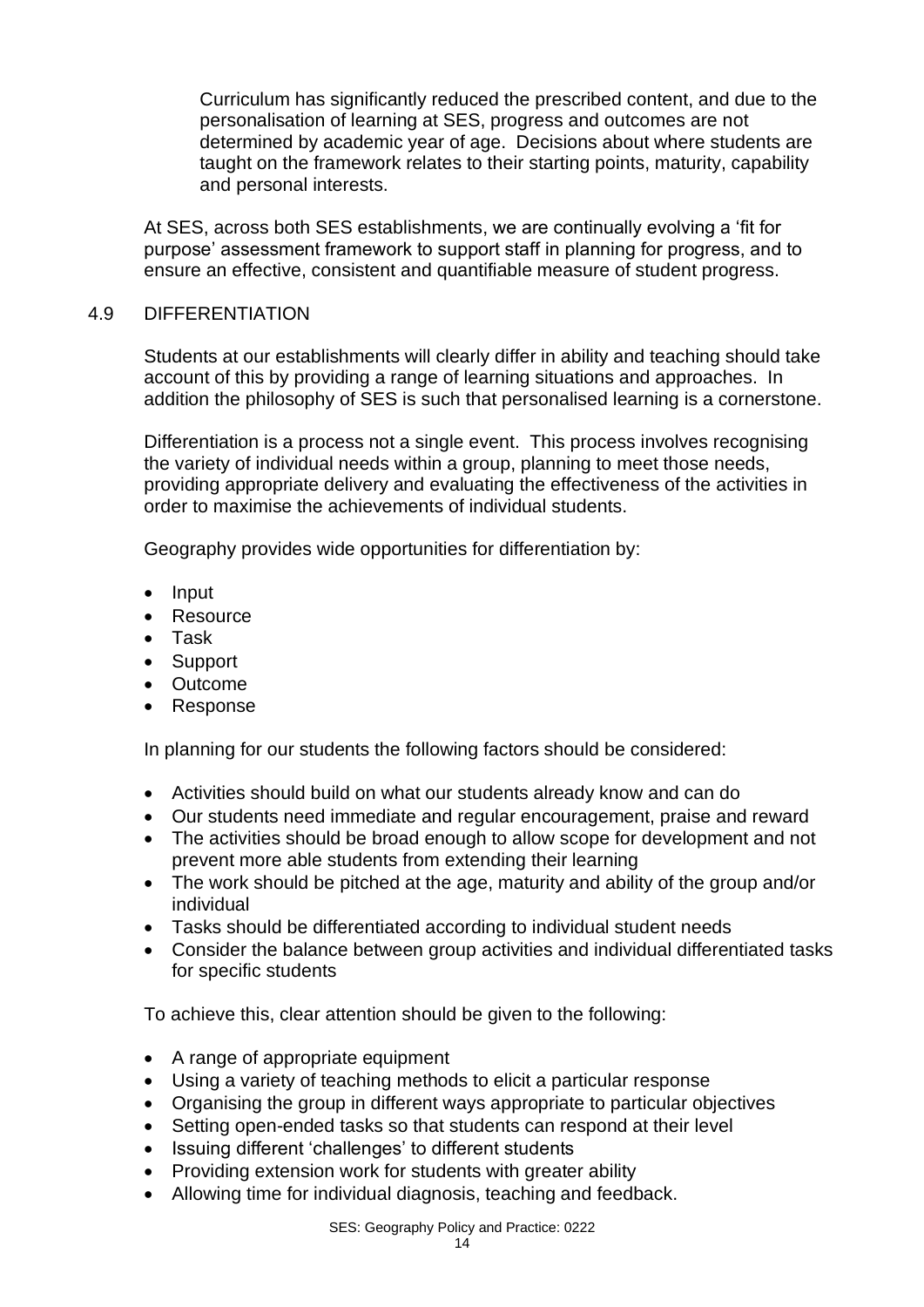The method of assessment and reporting should provide feedback, which is appropriate to students of differing abilities. It should aid their future learning by providing knowledge but should also give them support and encouragement. More specifically, the teacher should consider:

- Resources reading levels and ease of use
- Availability of a range of media/software
- Availability of a range of support equipment
- Where Computing is being used, simplified software guides
- Provision of a variety of tasks to cover the main content area
- Take account of time available to support individuals/group
- Other adult/student support
- Student/student support e.g. pairing
- Various ways of praising achievement
- Use of visual prompts to support learning

# 4.10 ASSESSMENT AND RECORDING

Assessment is part of an on-going process that informs future planning and subsequent learning. All assessments should take account of:

- Skills, knowledge and understanding acquired
- The contexts of the activity
- The purpose of the activity

Effective formative and summative assessment:

- is embedded in planning, teaching and learning
- requires a shared understanding of learning objectives and success criteria between teacher and learner
- draws on evidence of learners' achievement and progress from a wide range of contexts within and beyond the classroom
- values information that teachers retain in their heads, as well as concrete evidence produced by learners
- is based on evidence generated in the course of continuous teaching and learning, engagement with learners through observation, discussion, questioning, and review and analysis of work
- helps to shape and refine future teaching and learning, and to personalise the experience of individual learners
- provides the basis for discussions with learners themselves, their parents/carers and with other professionals about their strengths, areas for development and future learning targets
- is the foundation upon which periodic assessment can be based
- recognises and celebrates learners' progress in the light of their previous performance and motivates them to improve further
- promotes independence and self-motivation
- develops the capacity for peer and self-assessment among learners.

Assessment is a continuous process and testing and accreditation are built in at various stages of a students development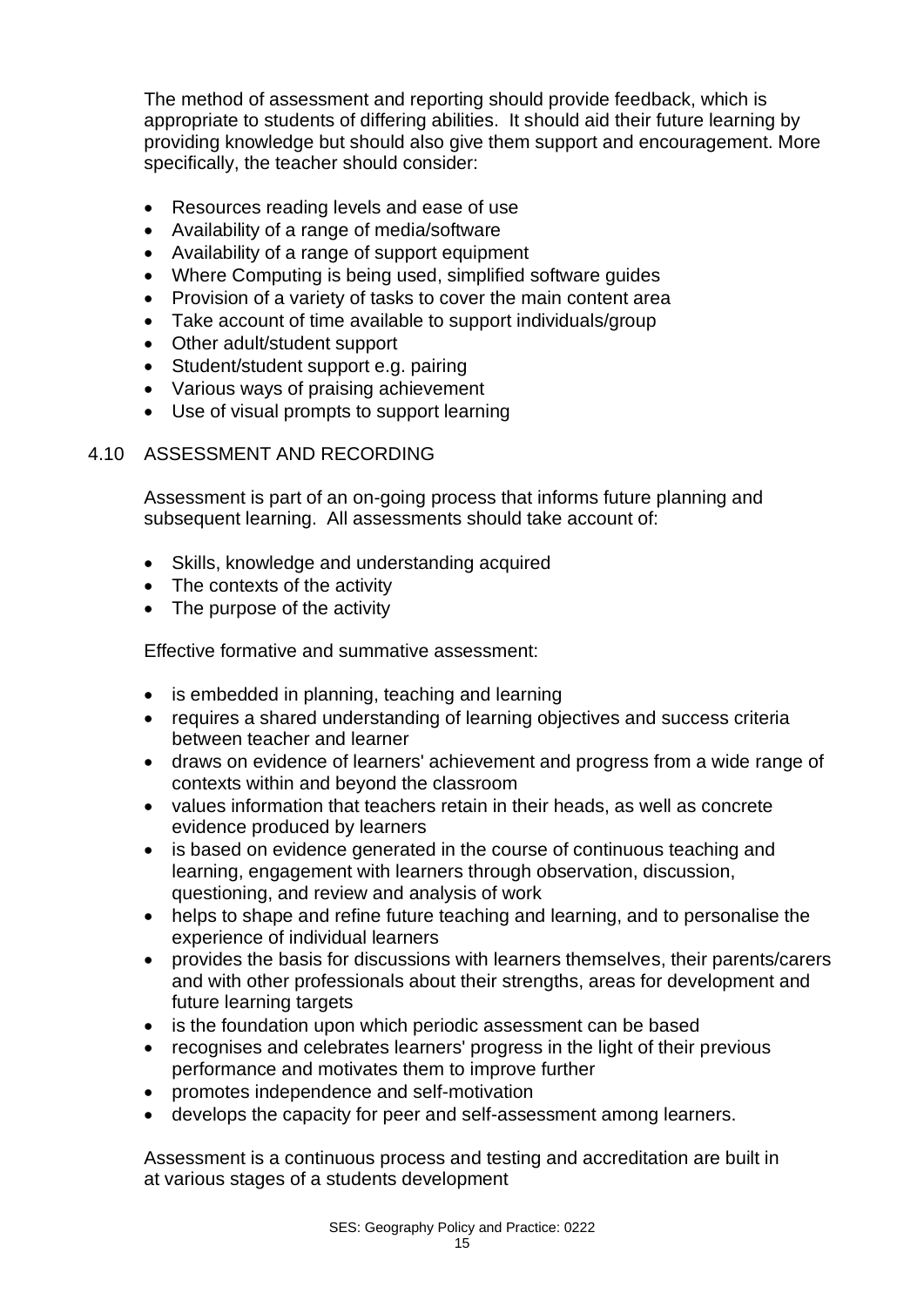Any system of evaluation and assessment should

- Identify what has been taught and learnt
- Monitor student's progress continually
- Monitor student's progress in cross-curricular elements
- Establish student's needs as a basis for further planning and teaching

Student involvement in the assessment and evaluation process is critical.

Evidence can be gleaned from:

- Observing
- Questioning and listening
- Discussion
- Written work, audio and video camera recording, drawings, charts, etc.
- Specific assessments tied to curriculum materials.

# 4.10.1 The marking of students work

Teachers' responses to students' work should be positive, encouraging, sympathetic, honest and appropriate. Marking should be completed in a pragmatic way, as appropriate to the needs of the student and whenever possible completed in their presence. Further areas of study can then be negotiated with the student.

- Students should be made aware of the assessment criteria being employed, particularly before tackling new situations and subsequently when marking work
- Students should, as a result of the interaction, be aware of the next steps in their learning
- It is sometimes useful for students to respond to each others work

# 4.10.2 Record Keeping

Records are kept in the form of long term planning (Curriculum Overview), Medium Term Planning (unit objectives) and short term planning (detailed planning of learning episodes). A record of progress is evident in the ongoing feedback (verbal and written) between adult and pupil. Where appropriate an evidence base is collated for an episode of learning this can take various forms e.g.files, exercise books, scrap books, digital media files.

# 4.10.3 Individual Programmes

- The Portfolio of Achievement and Needs of each student will inform the global priority targets to be addressed for the child.
- More detailed educational objectives will be identified by Learning Centre staff and students, and negotiated targets reached.
- Targets set will be specific, measurable, attainable, realistic and time related.
- Targets will always be compatible with the requirements of the National Curriculum and/or Portfolio of Achievement and Needs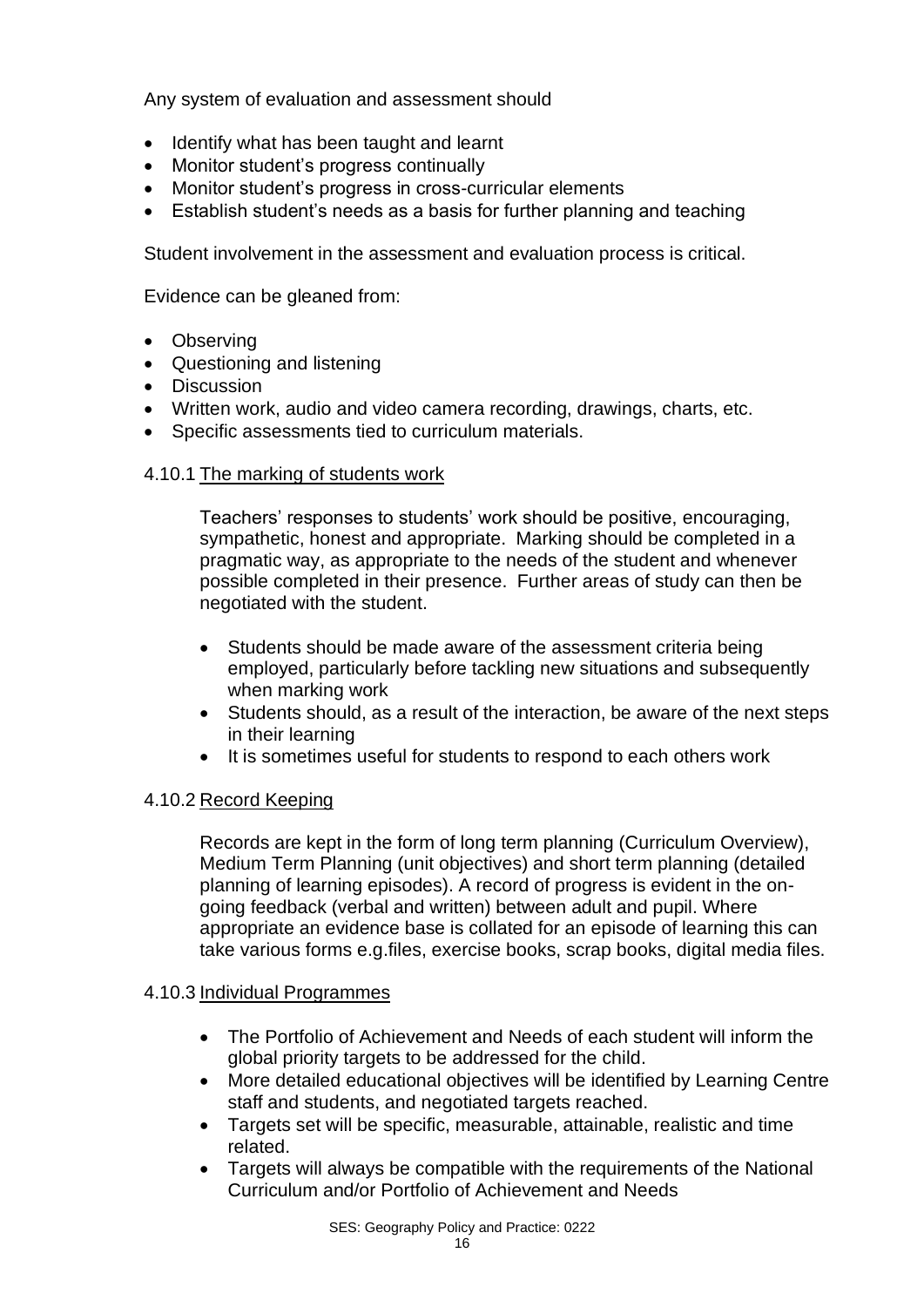# **5 SMSC AND BRITISH VALUES IN GEOGRAPHY**

At SES we believe the development of SMSC and promotion of British Values, should be embedded within all areas of teaching and learning across both the school and residential setting. This policy should be read in conjunction with the Spiritual, Moral, Cultural and Social Policy and Practice document and the British Values Policy and Practice Document.

# 5.1 SMSC

At SES we develop SMSC in many aspects of the curriculum through ensuring opportunities for SMSC development are extensive and frequent. These opportunities are reflected in planning documents as well as in outcomes for pupils.

Examples of SMSC development within Geography are:

#### **Spiritual**

- Geography is fundamental in promoting a sense of wonder and desire to explore the world, and fundamental to this the development of an understanding of scale, and how small changes such as climatic changes, can have extensive consequence, on both a local and world scale.
- Geography promotes the understanding of links between life and the processes, which create and shape it.
- Within Geography pupils are encouraged to reflect, one right and wrong, the impact of humans on others, ecosystems and land.

# Moral

- Geography encourages exploration of impacts, which promote moral debate. For example, the impact human life has on the world and issues around population including overpopulation.
- Pupils are offered the opportunity to explore the different lifestyles of individuals, including individuals who life in shanty towns/favelas and how they are fair and unfair.
- Pupils explore controversial moral issues such as fair trade and food miles and the dilemma around importing food, including the consequences importing has on the wider world.

# Social

- In Geography, young people explore social issues, including issues around population, migration and immigration and are encouraged to reflect on the impact of these processes on the world.
- Pupils are encouraged to look at ways they can make a difference, for example through lifestyle choices.
- Pupils are encouraged to be leaders in different situations, as well as to be able to work as part of a team without being in a lead role.

**Cultural**